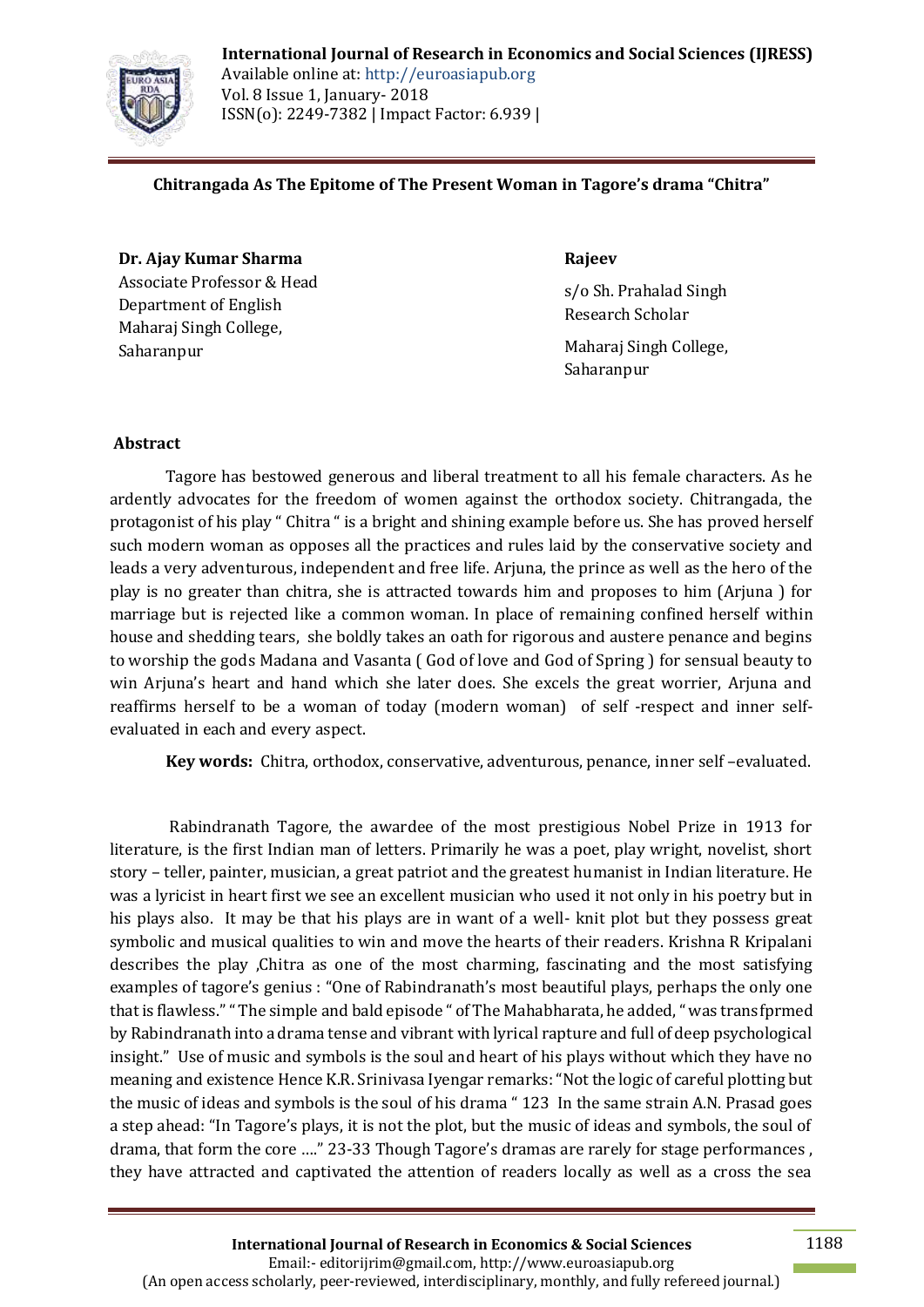# **International Journal of Research in Economics and Social Sciences (IJRESS)**

Vol. 8 Issue 1, January- 2018 ISSN(o): 2249-7382 | Impact Factor: 6.939

(abroad ). They raise the great literary interest of their readers for various reasons like symbolism, lyricism, mysticism , use of Indian myths etc. P. Guha criticised " Tagore has lyricised all dramatic action." 112 His plays take some cudgel on behalf of women who always out number their male counterparts. Prakriti, Nandini, Sudha, Malini and Chitra are such kind of examples.

Tagore is not an orthodox or conservative, when he depicts his woman characters .He is radical and consistent. He is progressive, when he potrays bold, courageous and assertive women. Tagore, being an ardent champion of women's rights and liberty, always takes their side with strong support . He depicts his characters and scenes with colourful lines and words, through different types of arts, he depicts the world with lines, colours and words. He was a great humanist. He had perfect and profound insight into human psychology. He also deeply peeped into the mind of the women. His female characters had myriad and multiple forms. He depicts them in a very sensitive manner. His characters are not only individuals but they are types also. They represent certain individuals in the society and thus maintain their dignity and identity. His female characters Sudha, Chitra etc wil always be immortal in literature. Chitra, the heroine, is the first explicit description of feminism in India by Tagore.

 Tagore's "Chitra" is a poetic, musical as well as a dance drama . It is a mythical story of Chitrangada and Arjuna episode in the Adi Parva from a great epic, the Mahabharata is the main story of the play. The main themes of the play are – inner spontaneous self -evalution, self realisation, and man-woman relation, equality and liberty especially for women in our society. They too have equal rights and liberty during Vedic Period. At that time women were not only allowed to act like men but they could enjoy all kinds of freedom and liberty also. Tagore strongly supported freedom for women and wanted to give them power. His heroines always talk about individuality, liberty, freedom, justice, power, dignity and rights. They do not hasitate to do practices, which are thought to be taboos.

Chitra is an Upanishadic work in the sense that its main theme is the pursuit of knowledge which frees human beings from incognizance and ignorance. Its main stylistic devices is the interaction between human and gods like Madana, the god of love and Vasanta, the god of spring. In chitra we observe that there is the awaking of one self or inner development and high level of consciousness. Chitra's inner spontaneous evalution has wider meaning for mankind.

 The story of Chitra is set in the forest of Manipur where she comes across Arjuna. Chitra is a beautiful and wonderful creature of Nature. She is the symbol of truth like Aurobindo's Savitri and Kalidas' Shakuntala as Dr.Gaurishankar Jhha remarks: " Chitra is Tagore's another attempt to justify the role of woman not only as a beautiful agent of Nature but also an interpreter of truth. Tagore's Chitra is like Kalidas' Shakuntala, epitome of youth, love and romance." 537

Chitra (Chitrangada) , the daughter of Chitravahana, the king of Manipur, is the heroine of the play. Lord Shiva (Mahadeva) had granted a boon to her ancesters that they would get at least one male heir in their family. He would be the king of Manipur kingdom. He got a daughter instead of a son as the words of Lord Shiva proved fruitless and in vain, therefore, the king begins to bring up princess Chitra as a son since her birth. She is taught and treated like a boy. Tagore, here, makes some change in the original story that women were free and independent in Vedic period of Indian history and both the sexes had equal rights. He shows her as a very stalwart, dauntless, and courageous woman as we can see this in the women of today.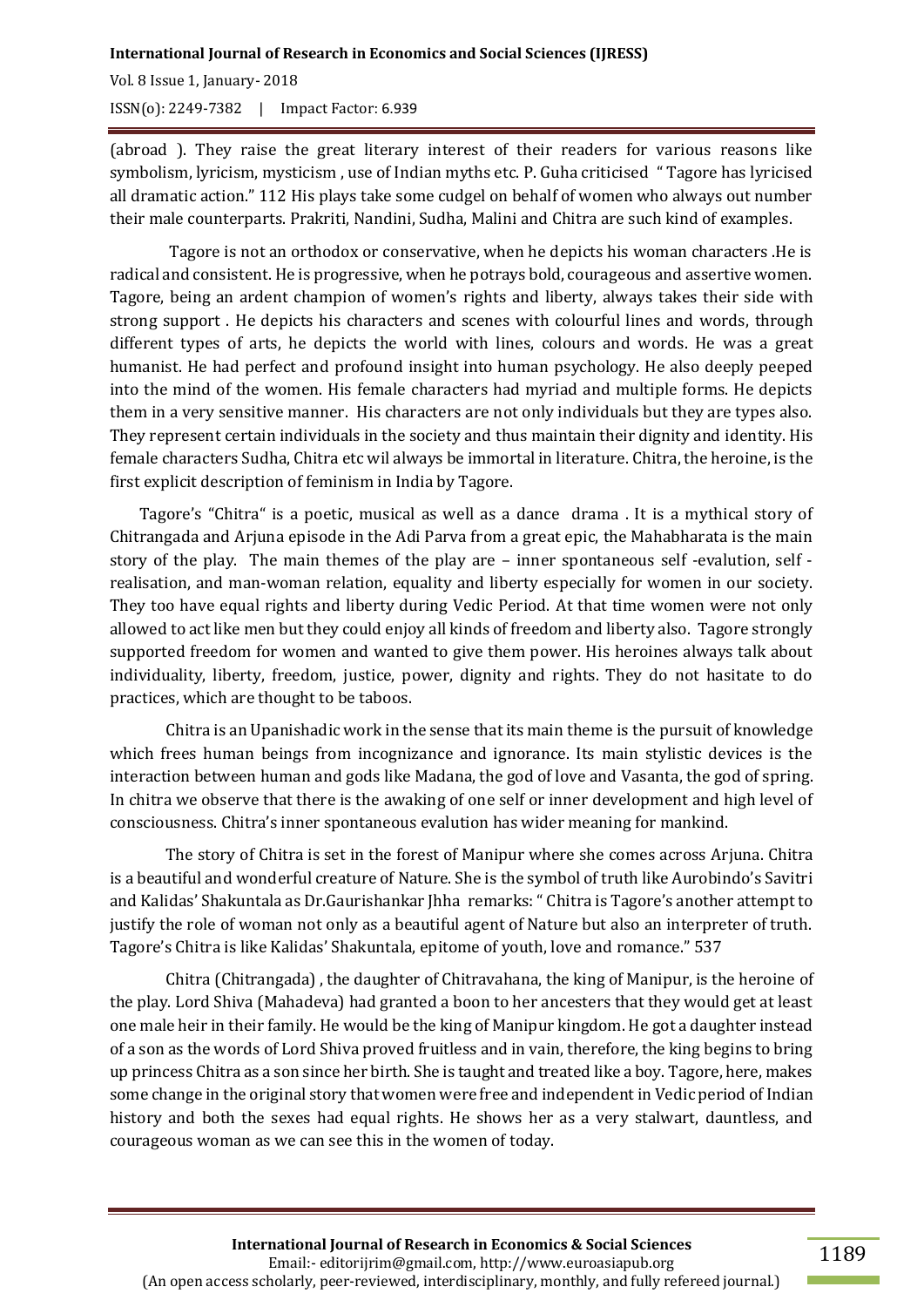#### **International Journal of Research in Economics and Social Sciences (IJRESS)**

Vol. 8 Issue 1, January- 2018 ISSN(o): 2249-7382 | Impact Factor: 6.939

As the play begins Chitra is brought up as a boy, unaware of feminine delicacy and grace of a woman. She, therefore, is seen in a man's attire, though the women were or are prohibited from wearing man's cloths. Her clothing indicates that she is an up to date woman, who takes pleasure in freedom of wearing a man's clothing. Chitra is an expert and well-versed in horse riding. She loves hunting and makes it her passion like brave man of historical world. While she was chasing an animal for hunting, she comes a-cross prince Ariuna who was lying on the ground in a sanyasi's attire. It shows that like a modern woman Chitra nurtures men's hobbies of horse riding and hunting.

In the play it is Chitra, who has indomitable spirit. She protects the peoples of Manipur kingdom from robbers. Perior to her own-self she discharges her duty towards the kingdom like an able king and safeguards the interests of her people. The villagers express their deep and extreme concern of their own insecurity when Chitra decides to go to stay with Arjuna. They are worried about their protection and life threat from the robbers, come from the northen hills. In her character, there is no submissiveness which the main trait of a woman. "Princess chitra was the terror of all evil doers, while she was in this happy land. We feared natural deaths, but had no other fears. Now she has gone on a pilgrimage, and none knows where to find her." 53

Chitra is regarded as a capable and powerful defender of her peoples like great women warriors and rulers of ancient as well as modern India such as Manu (laxmibai,the queen of Jhhansi ), Razia Sultana, Ahilyadevi Holkar, Indira Gandhi and so on. To engrave her image as a modern woman, she takes on modern manners and attitude.

Traditionally a man proposes to a woman for marriage but in the play Chitra proposes to prince Arjuna, a hermit but Arjuna rejects her proposal roughly because she is not physically pretty, charming and attractive as a soldier in man's attire. He informs her that he has undertaken a vow of celibacy. But Chitra is a self- assertive woman. Unlike woman she never burries herdesires. She does not shed tears and confine herself within the four walls of the palace like a weak and woman of street. To fulfil her ambition and intense desire, she expresses her pain and agony and declares "I am not the woman who nourishes her despair in lonely silence, feeding it with nightly tears and covering it with the daily patient smile, a widow from her birth. The flower of my desire shall never drop into the dust before it has ripened to fruit." (156)

Chitra is a simple and unattractive woman in man's attire. She takes an oath of hard penance to gain for only a day's perfect beauty. She perfoms it with firm determination and pleases the two Gods – Madana and Vasanta. She gets the desirous boon for valuptuous beauty for one year and enjoys a year's union with Arjuna temporarily. "not for a short span of a day, but for whole one year." 10 Now Arjuna, being badly affected by her charms, is infatuated. He, readily desires to marry her. He begs the king her hand. Thus she makes Arjuna surrender before her borrowed beauty. "smitten with her charms, he asked the king for the hand of his daughter in marriage." (qtd in Desai 167)

Chitra is seen as an honest woman. She is infatuated by Arjuna. She enthrals him in her love with her borrowed beauty given to her by the two gods –Madana and Vasanata for one year. He wants her hand for all time on account of obsession with. He says: "Yes I am he, the love hungered guest at your door." By now Chitra is aware of her false beauty. She realises that she is a cheat. She begins to hate herself. Now she decides to be a real Chitra who met Arjuna first in the forest as a male warrior. She requests the gods to take their boon back as she is fed up with the